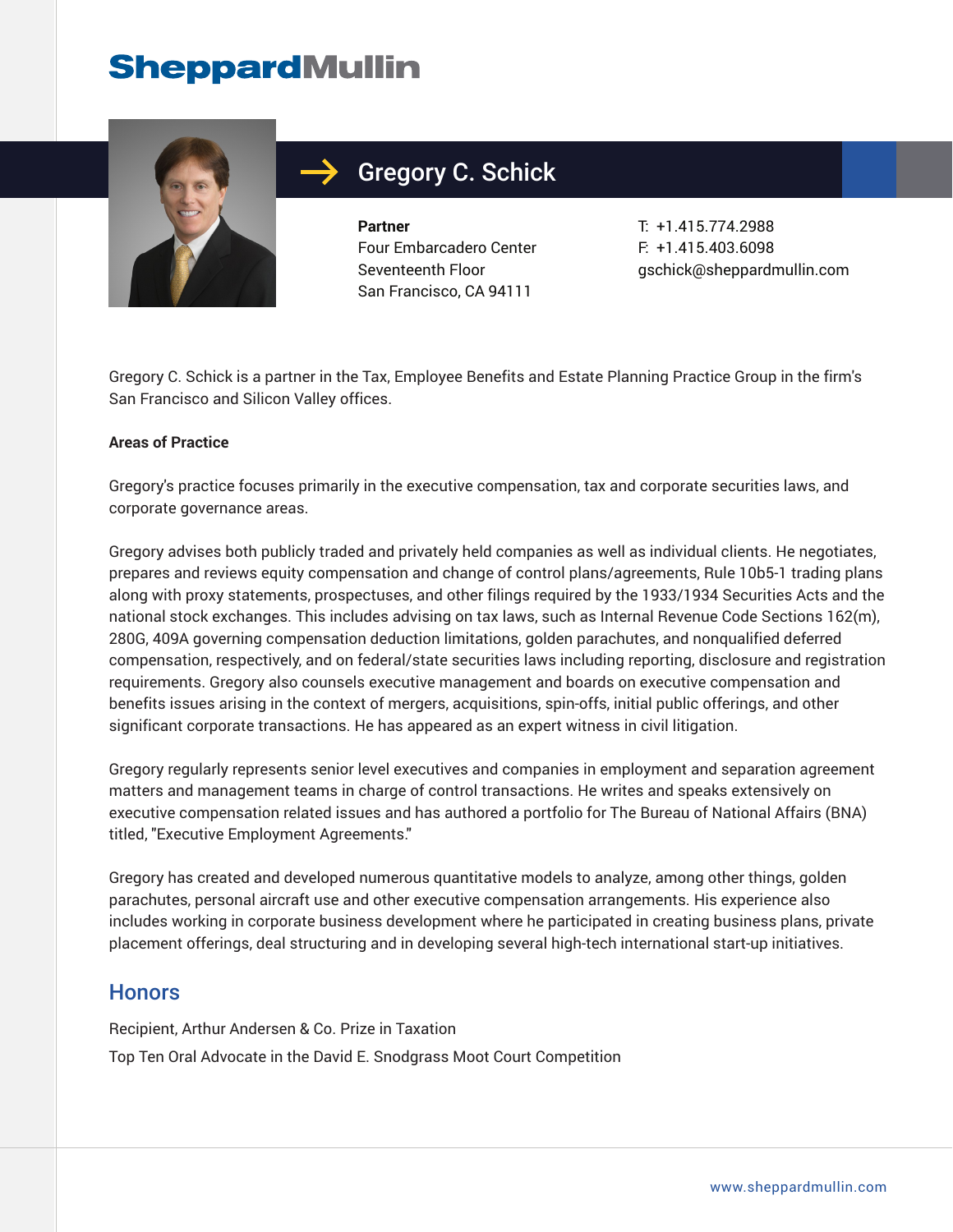### Articles

- "Executive Employment Agreements," Corporate Practice Series Portfolio No. 88-2nd, published by *Bloomberg Bureau of National Affairs, Inc. (BNA)*, November 2015
- "Emerging Growth Company IPO Filings Initially Embrace JOBS Act's Reduced Executive Compensation Disclosure Requirements," *VCExperts*, September 2012
- The Regulatory March to Reform Executive Compensation Practices Takes Another Step Forward, Mondaq, October 11, 2010
- Overhauling Exec Comp, Corporate Governance Rules, *Law360, January 7, 2010*
- "FASB 123(R) Exposure Draft," *BNA Tax Management Website, Insights & Commentary*, May 2004
- "Equity Compensation: Recent Economic and Regulatory Changes Alter Custom and Practice for the Acquisition and Disposition of Securities," published in the *Tax Management Compensation Planning Journal*, November 2001
- "Employment Agreements for New Economy Chief Executives," published in the *Los Angeles Lawyer*, October 2000

#### **Executive Compensation Blog Posts**

- "Reminder to Perform Annual ISO/ESPP Reporting in January 2022," January 14, 2022
- "Reminder to Perform Annual ISO/ESPP Reporting in January 2021," January 11, 2021
- "Reminder to Perform Annual ISO/ESPP Reporting in January 2020," January 10, 2020
- "Reminder to Perform Annual ISO/ESPP Reporting in January 2019," January 8, 2019
- "Reminder to Perform Annual ISO/ESPP Reporting in January 2018," January 12, 2018
- "The President Receives an Early Christmas Present: Congress Approves Landmark Tax Bill What Will this Mean for Executive Compensation?" December 20, 2017
- "Congressional Republicans Reach a Deal on Tax Bill," December 14, 2017
- "Senate Stays Up Late to Approve Tax Bill," December 5, 2017
- "Startups Have Much To Be Thankful For Senate Amendments to New Tax Bill Remove Deferred Compensation and Stock Options from Endangered Species List," November 16, 2017
- "Thanksgiving Tax Frenzy New Tax Bill Proposes Executive Compensation Changes That Could Derail Deferred Compensation and Stock Options," November 14, 2017
- "At Last! Relaxation of Federal Securities Regulations for Private Company Stock Incentive Awards may be on the Horizon," September 25, 2017
- "Reminder to Perform Annual ISO/ESPP Reporting in January 2017," December 22, 2016
- "Reminder to Perform Annual ISO/ESPP Reporting in January 2016," January 7, 2016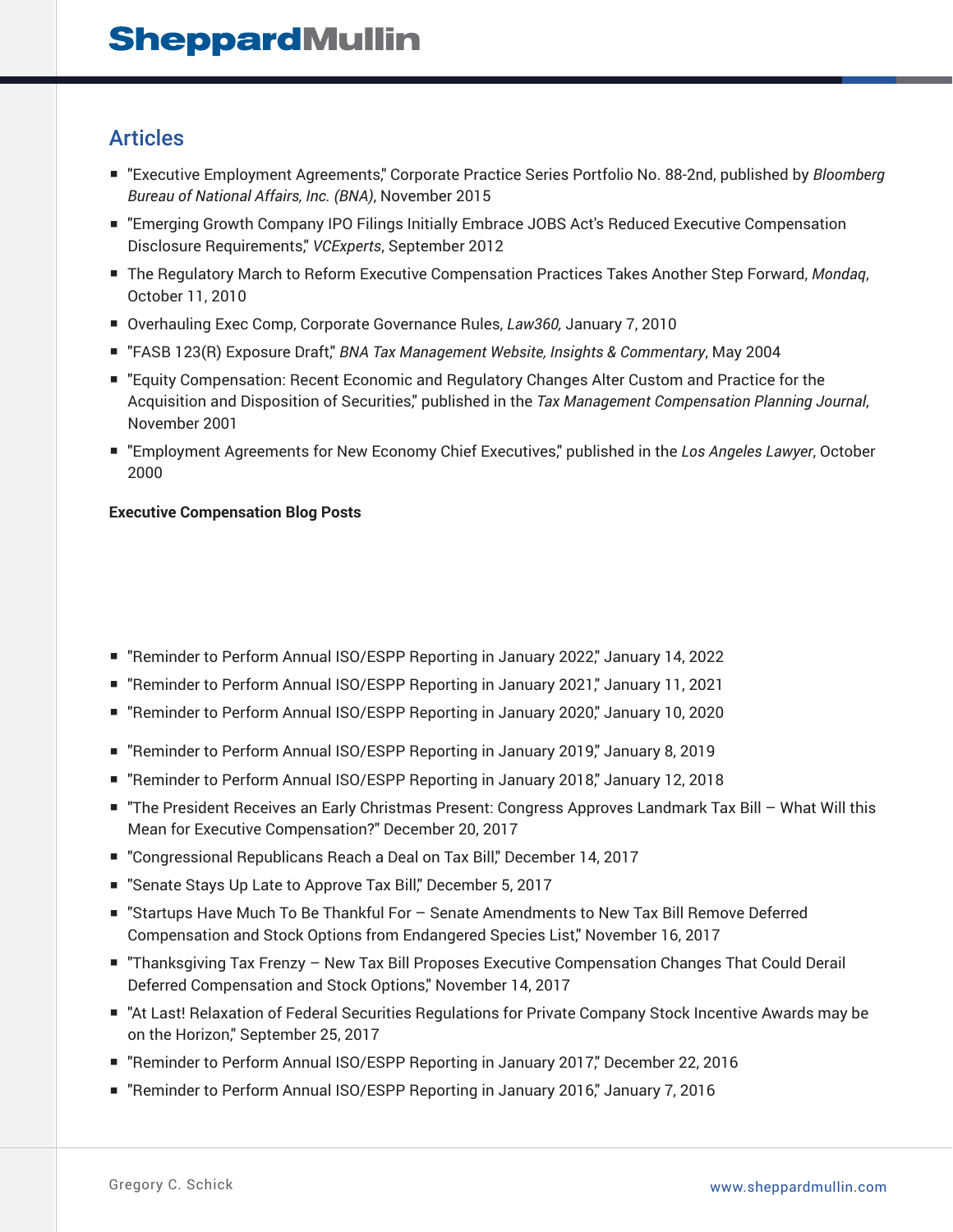- "Back To The Future Should Stock Incentive Plans Impose Grant Limits on Non-Employee Director Awards? " May 20, 2015
- "Finally! SEC Proposes New Pay for Performance Disclosure Regulations," May 4, 2015
- "As 2015 Proxy Season Looms, Companies Should Consider Scrutinizing Stock Incentive Plans and Equity Grant Practices in Light of New ISS Equity-Based Compensation Plan Scorecard Policy," February 9, 2015
- "Reminder to Perform Annual ISO/ESPP Reporting in January 2015," January 5, 2015
- "Changes on Horizon for Equity Compensation Plans as ISS Issues New Draft Policy," October 21, 2014
- "Reminder to Perform Annual ISO/ESPP Reporting in January 2014," January 23, 2014
- "At Long Last: SEC Proposes New Rules to Compel Disclosure of CEO Pay as Ratio to Median Employee Pay," September 23, 2013
- "Changes in the Wind for Rule 10b5-1 Trading Plans?" January 16, 2013
- "Reminder to Perform Annual ISO/ESPP Reporting in January 2013," January 15, 2013
- "Public Companies Should Immediately Review Their Peer Groups Used in Executive Compensation Decisions Based on ISS's New Peer Group Selection Guidance and Notify ISS of Any Changes by December 21," December 18, 2012
- "Emerging Growth Company IPO Filings Initially Embrace JOBS Act's Reduced Executive Compensation Disclosure Requirements," July 2, 2012
- "SEC Adopts New Rules Calling For Greater Independence Standards For Compensation Committees And Their Advisers," June 25, 2012
- "Spotlight on Pay For Performance Intensifies as ISS Releases New Evaluation Methodology for 2012 Proxy Season," January 23, 2012
- "Reminder to Prepare for Annual ISO/ESPP Reporting in January 2012," December 12, 2011
- "New Internal Revenue Code Section 162(m) Proposed Regulations Take Surprising Position on Restricted Stock Unit Grants," July 12, 2011
- "The First 100 Days of Say-On-Pay Mark Many More Failed Votes and the Advent of Say-On-Golden Parachutes", May 4, 2011
- "SEC Proposes New Rules Calling For Greater Independence Standards for Compensation Committees and Their Advisors", April 25, 2011
- "The Latest Results and Trends after Second Month of Say-on-Pay Voting", March 21, 2011
- "Say-On-Pay Blogs and Up-to-Date Voting Results", March, 2011
- "Trends Developing after First Month of Say-on-Pay Votes", February 22, 2011
- "A Rising Tide for Annual Say-on-Pay Votes", February 1, 2011
- "Some Interesting New Developments as SEC Adopts Final Say-on-Pay Rules", January 28, 2011
- "Companies Should Not Take Lightly the Need for Full Compliance with the SEC's Executive Compensation Disclosure Rules", January 20, 2011
- "Expanded Relief for Correcting 409A Document Failures under IRS Notice 2010-80", December 21, 2010
- "Time for Corporations to Get Ready to Issue Annual ISO/ESPP Information Statements and File New Information Returns with IRS; IRS Releases New Forms and Instructions", December 16, 2010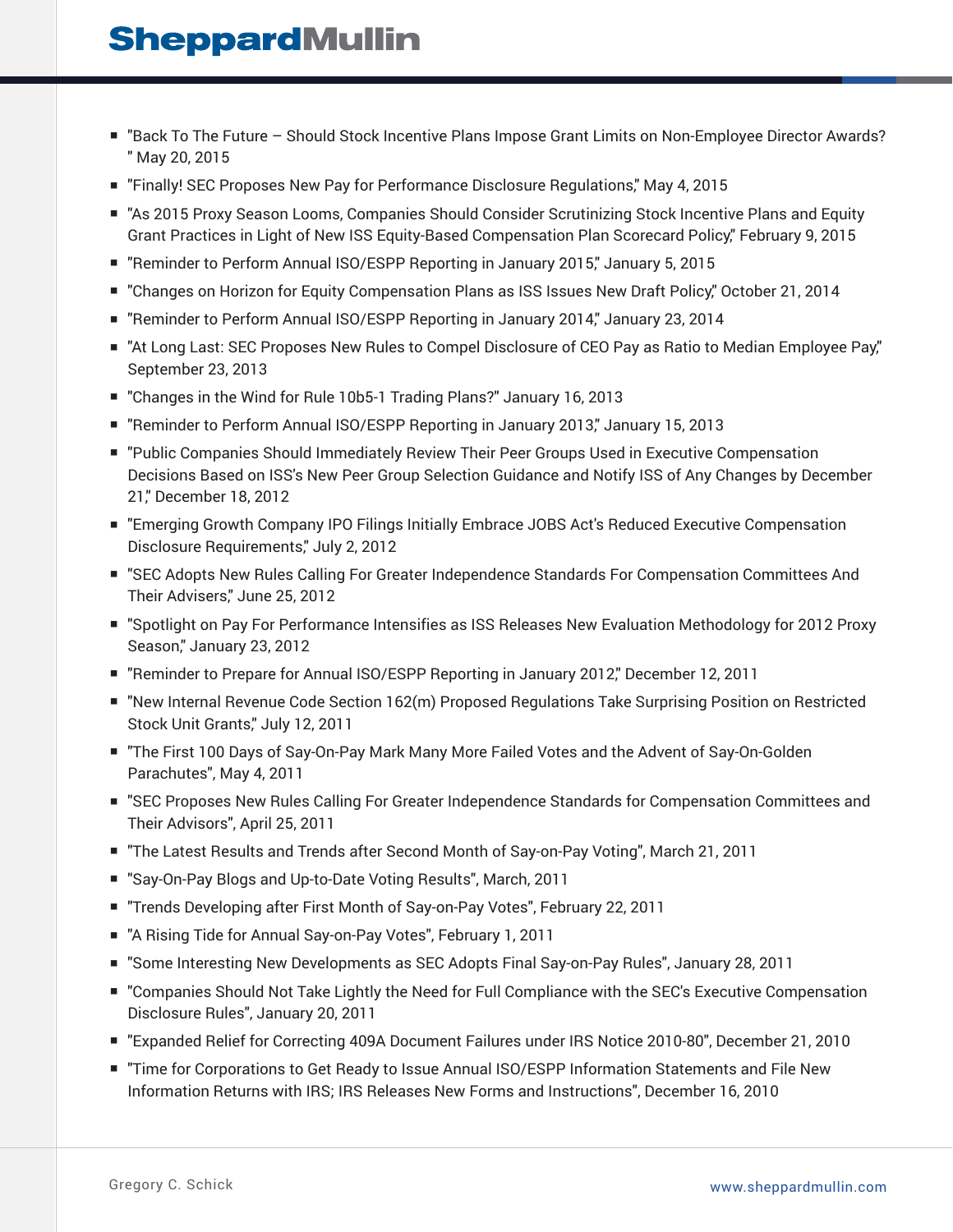- "Time Running Out to Obtain Maximum Relief for Correcting 409A Document Failures under IRS Notice 2010-6", October 25, 2010
- "Time to Get Ready for Say-on-Pay as SEC Releases Proposed Rules", October 21, 2010
- "Proxy Season Heats Up as New Executive Compensation Rules are Effective and SEC Provides New Disclosure Guidance", March 8, 2010
- "Reminder For Corporations To Issue Annual ISO/ESPP Information Statements To Employees By January 31", January 11, 2010
- "SEC Provides Guidance on Effective Dates of Expanded Executive Compensation and Corporate Governance Rules", December 23, 2009
- "Just in Time for 2010 Proxy Season SEC Adopts Significant Expansion of Executive Compensation and Corporate Governance Rules", December 18, 2009
- "IRS Issues New Final Regulations for Employee Stock Purchase Plans ("ESPP")", November 30, 2009
- "IRS Issues Final Regulations Regarding Annual ISO/ESPP Reporting Requirements", November 19, 2009
- "Federal Government Fires More Salvos At Executive Compensation", October 27, 2009
- "House Quickly Passes Legislation to Control Executive Compensation Practices", August 7, 2009
- "New Draft Legislation Continues the Assault on Executive Compensation", July 22, 2009
- "Changes in Store for 2010 Proxy Season as SEC Proposes Significant Expansion of Executive Compensation and Corporate Governance Rules and Treasury Releases Draft New Legislation", July 17, 2009
- "New TARP Executive Compensation Guidance and a Call for Further Reform in Executive Compensation Practices", June 18, 2009
- "Reminder For Corporations To Issue Annual ISO/ESPP Information Statements To Employees By January 31", January 26, 2009
- "Impact of the Emergency Economic Stabilization Act of 2008 on Executive Compensation Issues", October 21, 2008
- "Mandatory Stock Option Exercises A Benefit for Both Employer and Executive?", September 29, 2008
- "The Long Arm of 409A", September 12, 2008
- "Proposed Regulations Revise Annual ISO/ESPP Reporting Reguirements", July 23, 2008
- "Reminder: Act Now! 409A Transition Relief Set to Expire December 31, 2008", July 8, 2008
- "IRS Confirms Significant Change in the Landscape of 162(m) Performance-Based Compensation Arrangements", February 26, 2008
- "Significant Change in the Landscape of 162(m) Performance-Based Compensation Arrangements", February 14, 2008

#### **Corporate & Securities Law Blog**

■ "'Airing Out the Denny Crane Room': Recent SEC Action Emphasizes Need for Effective Disclosure Controls and Procedures for Executive Perquisites," August 21, 2018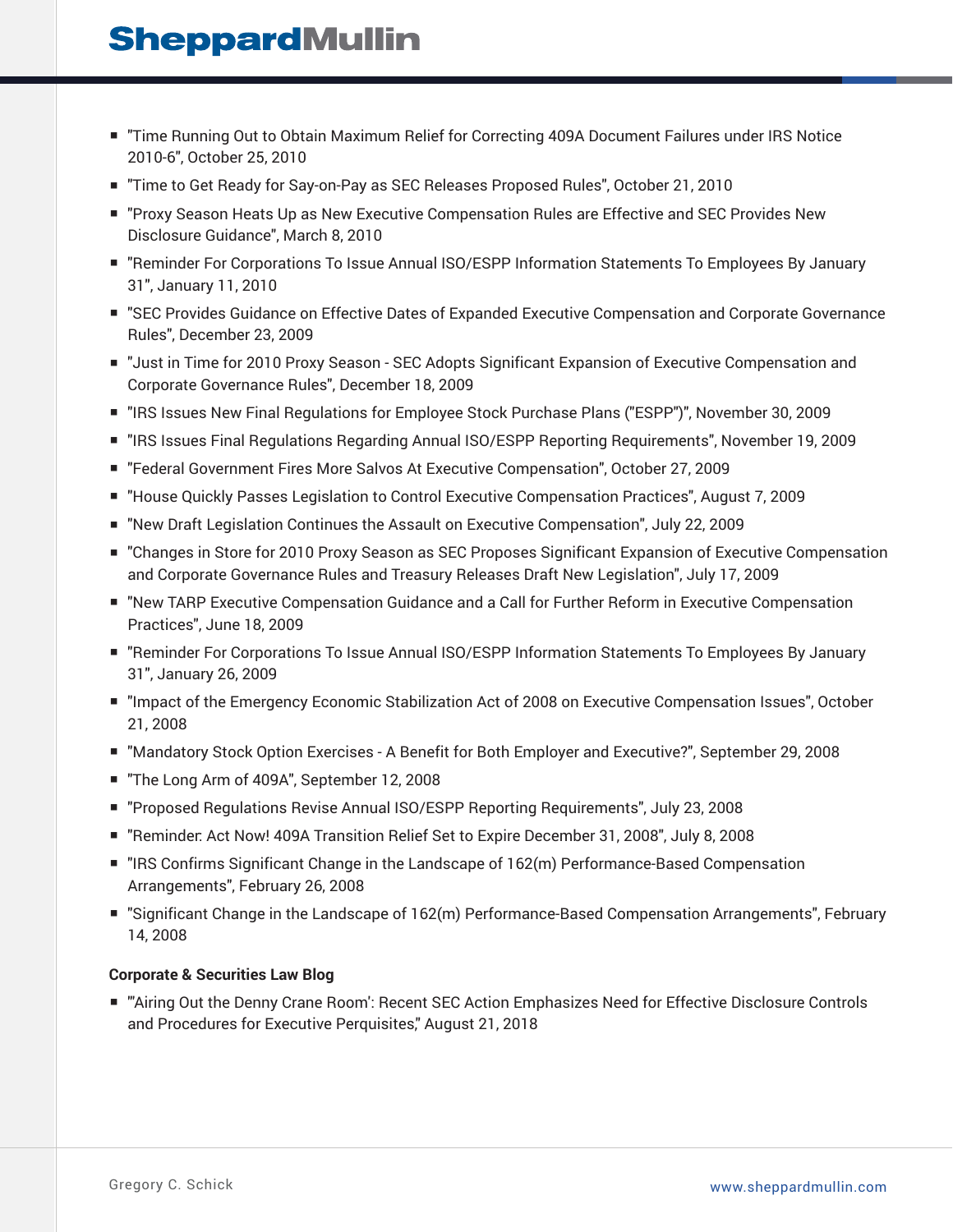### Media Mentions

ZEAVION Holding's \$127.5 million acquisition of Gymboree Play & Music Don't Miss It: Hot Deals & Firms We're Following This Week *Law360*, 07.01.2016

Monster Beverage Corp.'s \$690 million acquisition of American Fruits and Flavors Don't Miss It: Hot Deals & Firms We're Following This Week *Law360*, 02.26.2016

## Speaking Engagements

Emerging Growth Company Webinar: Stock Options and Other Equity Compensation Arrangements for Start-Up Companies, May 2014, October 2011, January 2010

Young Presidents' Organization (YPO)/World Presidents' Organization (WPO): Executive Compensation and Negotiating Executive Employment Agreements, November 2010

Directors Roundtable: The Challenge of Executive Compensation Under the New SEC Rules, March 2006

The New Challenges for Private Company Stock Options, November 2005

### Events

Third Thursday Emerging Company Webinar Series: Executive/Equity Compensation & Stock Options Webinar, 01.21.2021

Third Thursday Emerging Company Webinar Series Executive Compensation and Stock Options GlobalMeet Webinar, 08.15.2019

Executive Compensation and Stock Options Third Thursday Emerging Company Webinar Series via GlobalMeet, 10.18.2018

Executive Compensation and Stock Options Third Thursday Emerging Company Webinar Series via WebEx, 10.20.2016

Executive Compensation and Stock Options: Implementing a Stock Incentive Plan for Employees Monthly Emerging Company Webinar Series via WebEx, 10.21.2015

Executive Compensation and Stock Options: Implementing a Stock Incentive Plan for Employees Third Thursday Emerging Company Webinar Series via WebEx, 05.15.2014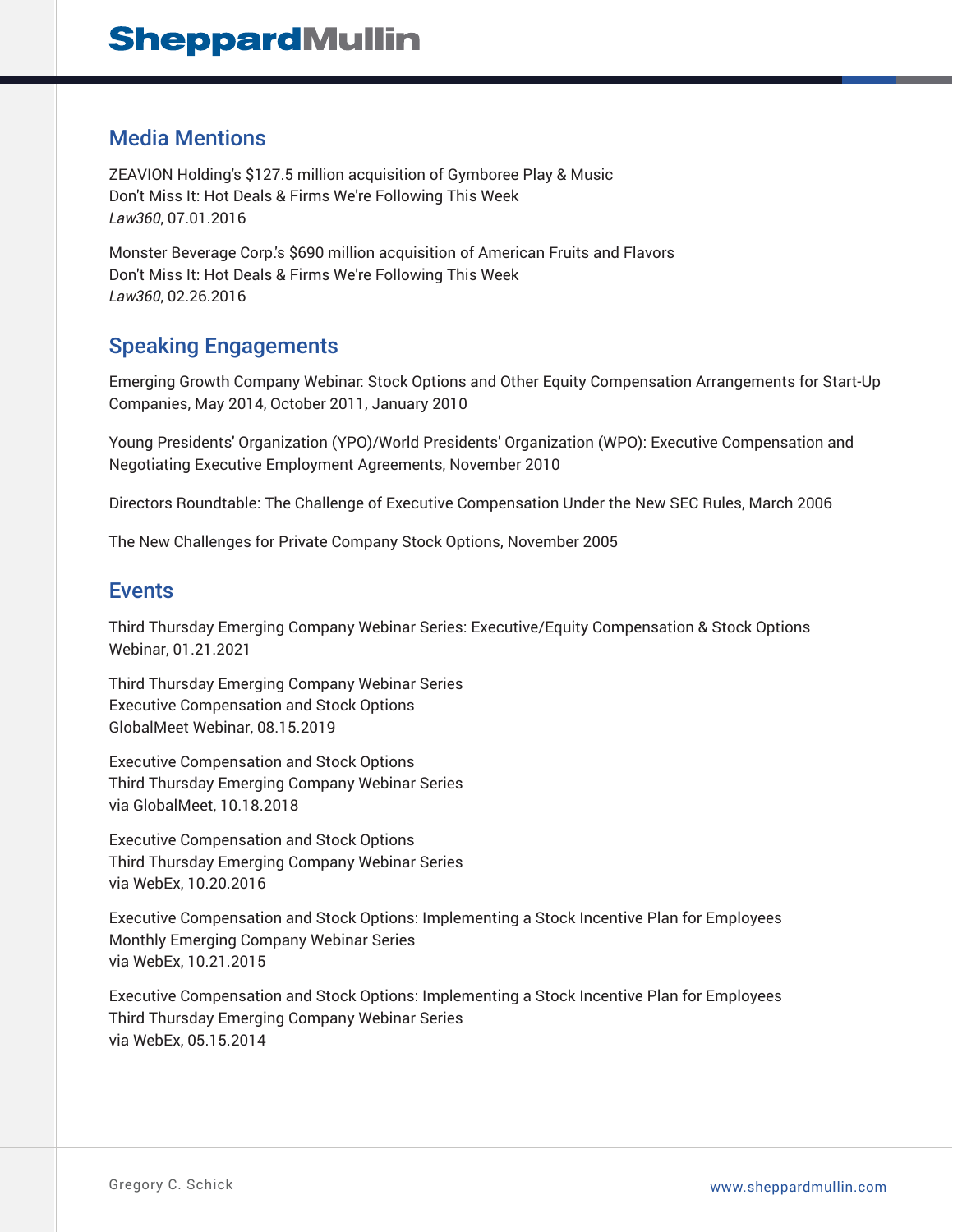Executive Compensation and Stock Options Third Thursday Emerging Company Webinar WebEx, 10.20.2011

Stock Options and Other Equity Compensation Arrangements for Start-Up Companies Third Thursday Emerging Company Webinar LiveMeeting, 01.21.2010

## **Memberships**

Member, State Bar of California (Business Law and Labor and Employment Law sections) Member, Bar Association of San Francisco Member, Omicron Delta Epsilon, The International Honor Society for Economics

## Podcasts & Webinars

Third Thursday Emerging Company Webinar Series: Executive/Equity Compensation & Stock Options 01.21.2021

## **Practices**

Tax Employee Benefits Employee Benefits/ERISA Executive Compensation Corporate ESG and Sustainability Public Company Corporate Governance and Compliance

## **Industries**

Education Emerging Company & Venture Capital ESG and Sustainability

### **Education**

J.D., University of California, Hastings, 1995 M.A., Business Economics, University of California, Santa Barbara B.A., Business Economics, University of California, Santa Barbara, *with honors*